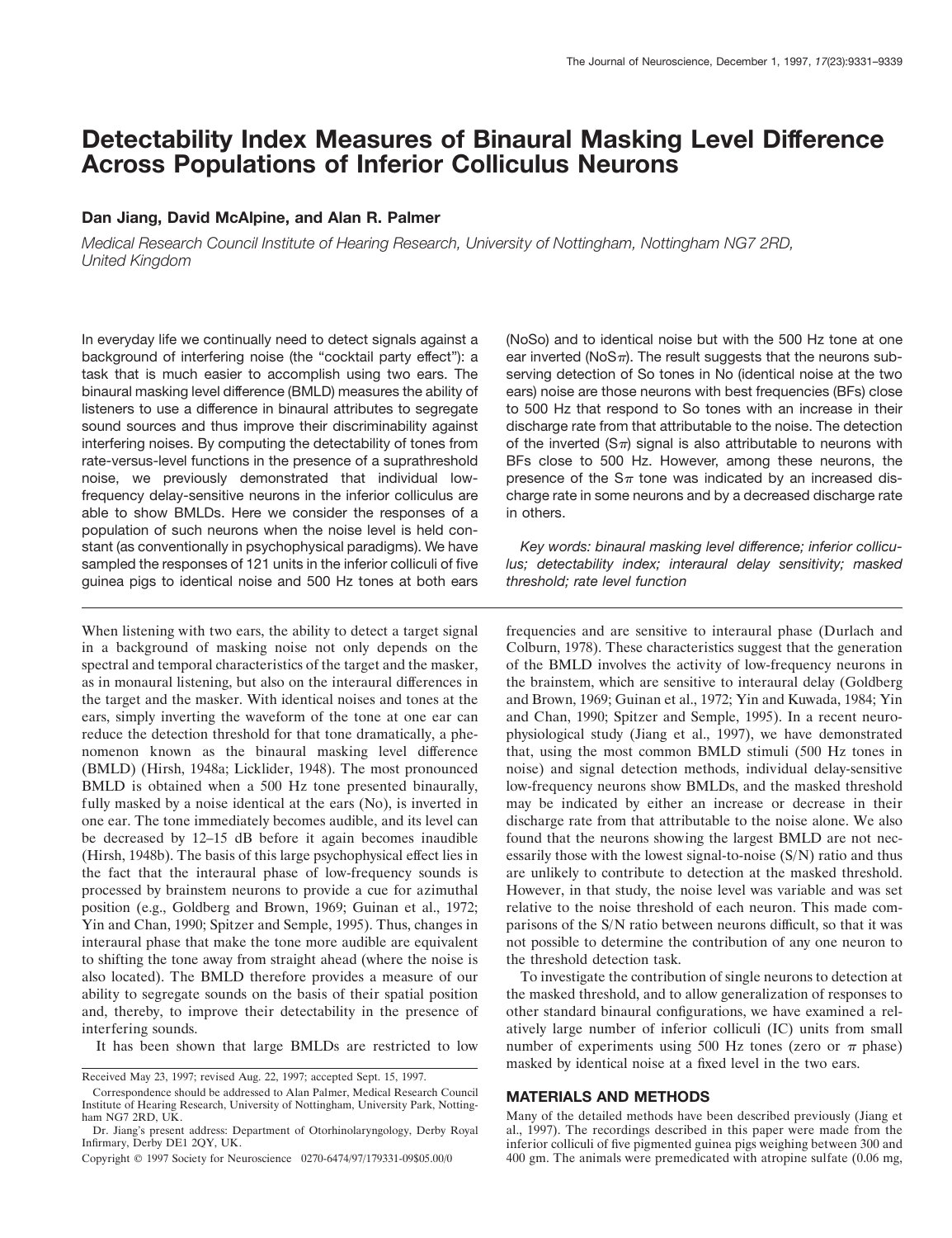s.c.) and anesthetized with an intraperitoneal injection of urethane (1.3 gm/kg in 20% solution). Further analgesia was obtained with phenoperidine (1 mg/kg, i.m.). Supplementary doses of phenoperidine (0.5–1 mg/kg, i.m.) were given on indication provided by the pedal withdrawal reflex. All animals were tracheotomized, and core temperature was maintained at 37°C with a heating blanket. The animal was placed inside a sound-attenuating room in a stereotaxic frame with hollow plastic speculae replacing the ear bars. Pressure equalization within the middle ear was achieved by a narrow polythene tube sealed into a small hole in the bulla on each side. The cochlear condition was assessed by measuring thresholds of the cochlear action potential (CAP) to a series of short tones (0.5, 1, 2, 4, 5, 7, 10, 15, 20, and 30 kHz) in the left ear at intervals throughout the experiment, using a silver wire electrode on the round window (Palmer et al., 1986). There are two causes of raised CAP thresholds that we commonly encounter: fluid buildup in the bulla, which is promoted by the presence of the round window electrode, and systemic cochlear deterioration. Monitoring only the left ear allowed us to assess systemic and hence bilateral effects, and we made the not unreasonable assumption that in the absence of the wire electrode, fluid buildup in the right bulla would not be a serious problem.

A craniotomy was performed on the right side, extending 2–3 mm rostral and caudal of the interaural axis and 3–4 mm lateral from midline. Recordings were made with stereotaxically placed tungsten-inglass microelectrodes (Bullock et al., 1988) advanced by a piezoelectric motor (Burleigh Inchworm IW-700/710) into the inferior colliculus through the intact cortex.

The stimuli were delivered through two sealed acoustic systems identical on each side. Each system consisted of a 12.7 mm condenser earphone (Brüel and Kjaer 4134), coupled to a damped 4-mm-diameter probe tube, which fitted into the speculum. The output was calibrated a few millimeters from the tympanic membrane using a Brüel and Kjaer 4134 microphone fitted with a calibrated 1 mm probe tube. The sound system response on each side was flat to within  $\pm 5$  dB from 100 to 10,000 Hz, and the left and right systems were matched to within  $\pm 2$  dB over this range.

The stimuli used in this study were tones and noises presented to the two ears. The noise used was digitally synthesized "frozen" noise with a bandwidth of 50 Hz–5 kHz and output at a sampling rate of 50 kHz via a digital–analog converter (TDT QDA2) and a waveform reconstruction filter (Kemo VBF33; cutoff slope, 135 dB/octave from 5 kHz). The same frozen noise sample was used for all units. Interaural delays of the noise were introduced by varying the time of onset of the noise to one ear during synthesis. Tonal stimuli were either from a Hewlett Packard 3325A waveform synthesizer or digitally synthesized and output from a digital analog converter (TDT QDA2) and a waveform reconstruction filter (Kemo VBF33; cutoff, slope 135 dB/octave from 5 kHz).

Single neurons were isolated using 50 msec tone and/or noise bursts as search stimuli. The extracellularly recorded neural action potentials were amplified  $(\times 1000)$ , filtered (155–1800 Hz), converted to logic pulses by an amplitude discriminator, and timed with  $10$   $\mu$ sec resolution (CED 1401 plus). The lowest binaural threshold to interaurally in-phase tones and the frequency at which it was obtained [the best frequency (BF)] were determined audiovisually.

The following analyses were performed in the present study.

*Noise delay functions.* Noise delay functions (NDFs) were measured by presenting the noise with interaural time disparities over a range equal to three times the period of the BF of the neuron, in 52 equal delay steps, starting from ipsilateral leading. The duration of the stimulus was 333 msec, with three repetitions giving 1 sec stimulation time at each delay. The noise level was arbitrarily chosen at 7–15 dB above No noise threshold at which a reasonable No-driven response and a well tuned noise delay function could be obtained. The interaural time delay (ITD) corresponding to the maximum discharge rate is denoted as the noise best delay (NBD). In some cases, the NDFs had two or more large peaks situated at large positive and negative delays with a trough at zero delay. In these cases, the NBD was designated as the delay of the largest peak close to zero delay, in the range of contralateral leading ITDs.

*Masked rate level functions.* Masked rate level functions (MRLFs) were obtained by measuring tone rate level functions in the presence of a noise masker at the fixed level of 23 dB SPL/ $\sqrt{Hz}$ . Tone rate level functions were generated by presenting tones (50 msec duration; rise–fall time, 1 msec) and noise (5 kHz bandwidth) simultaneously gated and varying the level of the tone pseudorandomly over a maximum range of 100 dB in 1 dB steps. Possible order effects were minimized by ensuring that each stimulus was never  $>50$  dB weaker than the one preceding it.

The number of spikes elicited by each tone was counted, and the average MRLF was computed from 10 presentations at each level at 5/sec. The frequency of the tone used was 500 Hz either interaurally in phase (So) or out of phase  $(S_{\pi})$ .

*Determining the masked threshold from the MRLFs.* To determine the masked threshold for a tone from the MRLF, we used an analysis technique derived from signal detection theory (Green and Swets, 1966). Such techniques have already been widely used in the analysis of the responses of auditory nerve fibers (e.g., Delgutte, 1987; Winslow and Sachs, 1987; Viemeister, 1988; Rice et al., 1995). However, here we use a modification of these methods, because the classic detectability index  $(d')$  metric assumes that the responses of the neurons are normally distributed with equal variances, an assumption that does not necessary hold for the discharge characteristic of auditory nerve fibers (Teich and Khanna, 1985; Young and Barta, 1986) or, for that matter, other neurons in the auditory pathway. Accordingly, we used a modified version of  $d'$ , the standard separation (*D*), described by Sakitt (1973). This index gives a simple interpretation of discrimination that is independent of any assumptions about the underlying distributions. The calculation of *D* is described in the following equation:

$$
D(n, n+s) = \frac{R(n+s) - R(n)}{\sqrt{SD(n)SD(n+s)}},
$$
 (1)

where  $R(n + s)$  and  $R(n)$  are, respectively, means for the distribution of the response to the signal-plus-noise masker and to the noise masker alone, and  $SD(n)$  and  $SD(n + s)$  are the SDs of the respective response distributions. Random rating would produce  $D = 0$ , and perfect discrimination would produce an infinite *D*. For our purposes, the masked threshold for a tone in noise was defined as the lowest level at which *D* had an absolute value of 1.0, and a positive BMLD is defined where the masked threshold for  $S_{\pi}$  tones is lower than that for So tones.

## **RESULTS**

To investigate the contribution of single neurons to signal detection under the most commonly used binaural masking situation, NoSo and NoS $\pi$  with signal at 500 Hz, we took the following measures to reduce the interanimal discrepancies: (1) We used a small number of animals (five guinea pigs) that have a similar body weight ranging from 318–394 gm (mean  $\pm$  SD, 353.2  $\pm$  27.2 gm). The CAP thresholds for 1000 Hz tone bursts was similar across the five animals  $(\pm 5$  dB) and was monitored at intervals throughout each experiment. (2) We recorded from as many units as possible in each single animal. A total number of 121 units were recorded, and the numbers of units taken in each animal were 22, 29, 11, 32, and 26, respectively. We used physiological criteria (short latency, crisp nonhabituating, often tonic responses, and delay sensitivity) to ensure that recordings were made in the central nucleus of the inferior colliculus (ICC) and confirmed the location of the recording site to within ICC by histological reconstruction of the position of electrolytic lesions made in the last recording sites. If the BF of any unit was  $\lt 2500$  Hz, it was included in the analysis.

## **The thresholds of the units and their relationship to the masking noise level**

The BF of the 121 units ranged from 100 to 2330 Hz, and Figure 1*A* shows their distribution. The majority (78.5%, 95 of 121) of units had BFs between 200 and 1000 Hz. Figure 1*B* compares BF tone-evoked ( *filled circles*) and noise-evoked (*open circles*) thresholds. Tone and noise thresholds were measured binaurally with zero interaural delay (So and No). Both thresholds are expressed in decibels SPL with noise threshold expressed as noise spectral density (Jiang et al., 1997). Three major features are apparent. First, thresholds for both tones and noise decreased with increasing BF, as expected from the audiogram of the guinea pig. Second, at any frequency, the thresholds of different neurons are scattered within a  $\pm 10$  dB range, with some units having ex-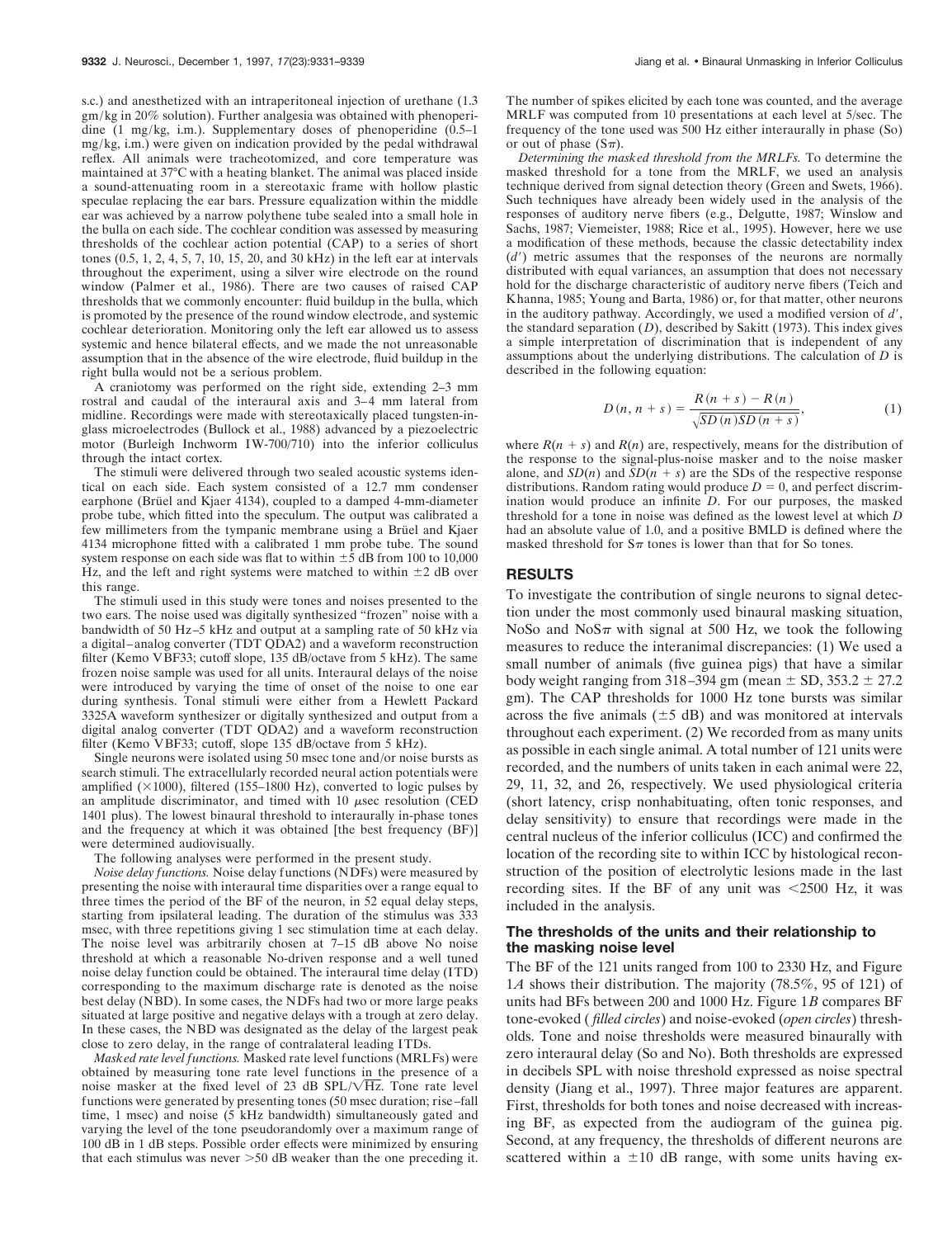

*Figure 1. A*, Histogram of the BF distribution of 121 units. *B*, Threshold levels for binaurally presented BF signals and No noise. *C*, Difference between No level and noise threshold plotted against the BF of the units. *D*, Histogram showing the level of the No noise with respect to noise threshold for the 121 units.

tremely high thresholds for tone and/or noise. Third, there is a consistent separation between tone and noise thresholds across frequency.

In this study, when the binaural configurations NoSo or  $N \circ S \pi$ were used, the noise level was set at a fixed value of 23 dB  $SPL/\sqrt{Hz}$ , regardless of the No threshold of the single unit. Figure 1*C* plots the difference between the masking noise level and the No threshold against the BF of each unit. The majority of units had No thresholds below the level of the noise masker, as indicated by a positive value in Figure 1*C*. Only 9% of units had their No threshold  $\geq$ 3 dB above the noise-masker level (Fig. 1*D*), and most of these units had BFs  $<$  300 Hz. Thus, the majority of neurons were activated by the level of No noise presented.

#### The response characteristics to NoSo and NoS $\pi$

An example of the analyses for a single neuron, with a BF of 950 Hz, is shown in Figure 2. The neuron responded best to noise (NBD; Fig. 2*A*) and to 500 Hz tones (Fig. 2*B*) when the interaural delay was close to zero. When driven with identical noises at each ear (zero interaural delay, No), this unit showed very different responses to increasing levels of the 500 Hz tone, as can be seen in its MRLFs in Figure 2, *C* and *D*. In response to 500 Hz tones with identical phase (So), the discharge rate increased as the tone level was increased, once a threshold level was exceeded. In contrast, when the phase of the 500 Hz tone in one ear was inverted  $(S_{\pi})$ , the discharge rate decreased steadily as the tone level was increased beyond a threshold value and then increased again at higher tone levels. For this unit the first indication of the presence of the 500 Hz tone was, therefore, an increased discharge rate for So signals and a decrease for  $S_{\pi}$  signals.

The masked threshold at 500 Hz was estimated by applying the standard separation *D* metric to the MRLFs. Figure 3 shows examples of two units. The full MRLFs to So and  $S_{\pi}$  500 Hz tones are illustrated in Figure 3, *A* and *B*. The unit in Figure 3*A* showed an increase in discharge rate for So and a decrease followed by an increase for  $S_{\pi}$  as the level of the tones were

increased. The unit in Figure 3*B* showed increases in discharge for both So and  $S_{\pi}$  tones. Figure 3, *C* and *D*, shows the standard separation (*D*) as a function of tone level, and the *arrows* indicate the tone levels at which a value of  $\pm 1.0$  was obtained. These "masked thresholds" are also indicated by *arrows* in Figure 3, *A* and *B*, and are plotted in the *insets*. These insets show that, despite the differences in their rate level functions, a BMLD was measurable for each of these units, and that in both cases the  $S_{\pi}$ tones were detectable at a lower sound level than So tones.

As illustrated in Figure 3, we have divided MRLFs into two groups, based on whether increases or decreases in discharge rate were first observed as the tone level was increased. Type P MRLFs showed an increase in discharge rate as the tone level was increased and gave a *Positive D* value of 1 at masked threshold (Fig. 3, MRLF for NoSo in *A*, MRLFs in *B*). Type N MRLFs showed a reduction in discharge rate as tone level was increased and gave a *Negative D* value of  $-1$  (Fig. 3A, MRLF for NoS $\pi$ ). This classification is independent of whether the signal was So or  $S_{\pi}$ ; in other words, in different units we have found that the presence of the tone was indicated by discharge rate increases for both So and  $S_{\pi}$  (type P/type P), decreases for both (type N/type N), decreases for So and increases for  $S_{\pi}$  (type P/type N), or decreases for  $S_{\pi}$  and increases for So (type N/type P). In the present study, for NoSo, 61.2% of units showed type P MRLF, 28.9% showed type N MRLF, and 9.9% of units showed no significant increase or decrease in the discharge rate from those evoked by noise alone even at highest signal level. In contrast to NoSo, for NoS $\pi$ , the type P, type N, and unchanged MRLFs accounted for 36.4, 57.9, and 5.8% of the total number of units, respectively. We have previously demonstrated that the type of MRLF is entirely consistent with the delay sensitivity of the neuron (Jiang et al., 1997).

## **Masked threshold for NoSo and NoS** $\pi$

Figure 4A shows the masked thresholds for So and  $S_{\pi}$  tones obtained from 121 single units in five guinea pigs. Two features are clear from this plot: (1) the lowest masked thresholds for both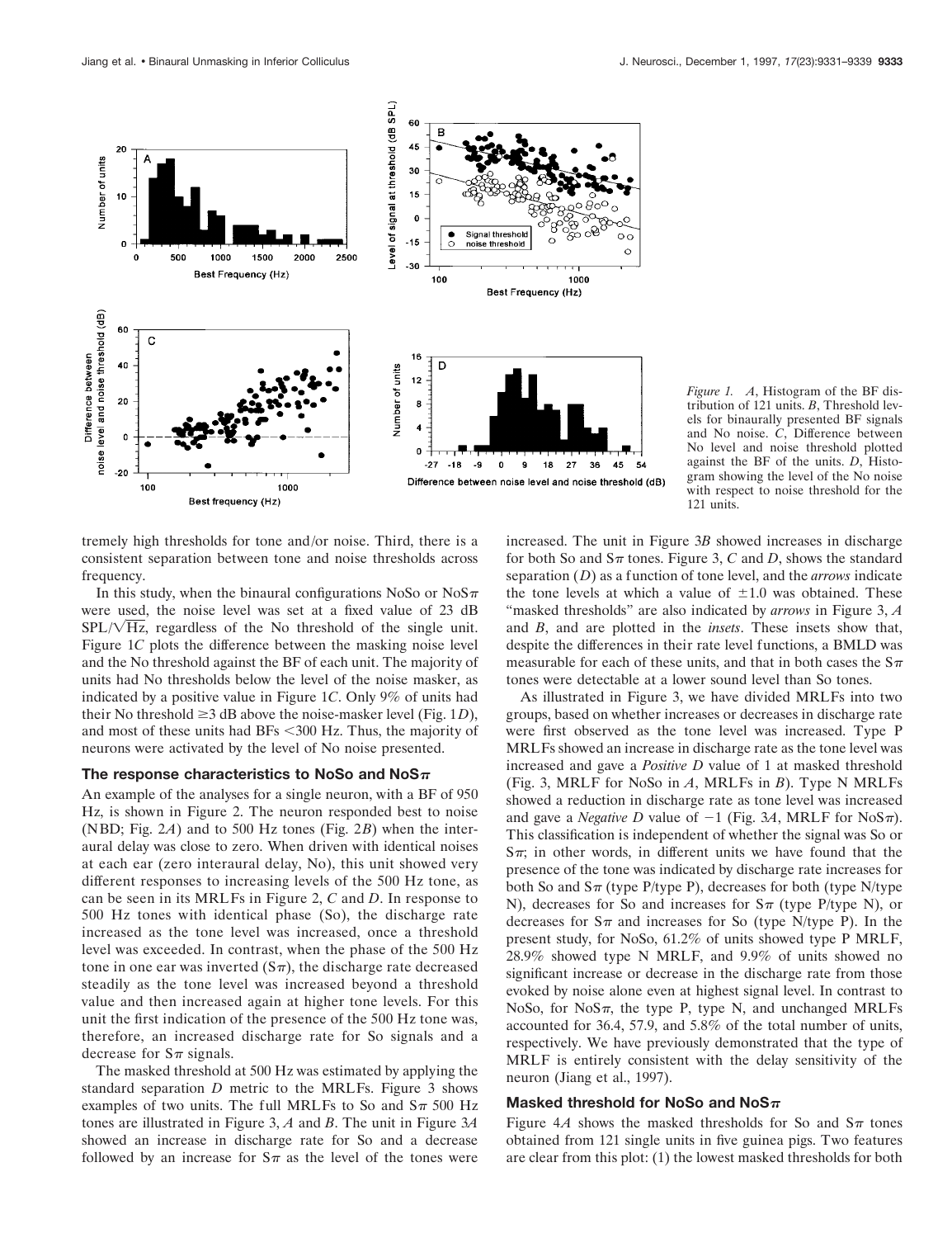

*Figure 2.* Complete profile of responses of a single inferior colliculus neuron. *A*, Noise delay function. *B*, Interaural phase difference histogram for 500 Hz tones measured using binaural beats (Kuwada et al., 1979). *C*, Masked rate-versuslevel function for NoSo. *D*, Masked rate-versus-level function for  $NoS\pi$ . The binaural configurations are linked to the delay functions in *A* and *B* by *arrows*.

So and  $S_{\pi}$  500 Hz tones were obtained in the frequency region at  $\sim$  500 Hz; and (2) the S $\pi$  masked thresholds (*open squares*) were generally lower than the So masked thresholds ( *filled circles*). To emphasize this latter point, we have averaged separately the masked thresholds for the So and  $S_{\pi}$  populations and plotted these averages in Figure 4*B*. On average,  $S_{\pi}$  masked thresholds were 5.5 dB lower than So masked thresholds. However, in any detection task subjects presumably respond at the lowest signal level that evokes a detectable change in the neural output. In the BMLD task, the lowest estimate of the masked threshold will be provided by the neurons at  $\sim$ 500 Hz. We have, therefore, averaged the masked thresholds for So and  $S_{\pi}$  from the 300–800 Hz region (Fig. 4*A, dashed lines*) and plotted them in Figure 4*C*. These masked thresholds are somewhat lower than those obtained by averaging the whole population, but the  $S_{\pi}$  threshold remained lower than the So threshold (by 6.6 dB).

The relationship between the type of MRLF and the masked threshold is shown in Figure 5. The relative proportions of units giving type P, type N, and unchanged MRLFs are shown by the histogram of Figure 5*A*. The average masked thresholds for So and  $S_{\pi}$  tones among units yielding type P and type N MRLFs are plotted in Figure 5*B*. Taking first the responses to the So tones shown by the *black bars* and *dots*, units that demonstrated a type P MRLF led to a lower average masked threshold (65 dB SPL) than did those yielding type N MRLF (69 dB SPL). The average

masked threshold for  $S_{\pi}$  signals (*white bars* and *squares*), among units yielding type P MRLF, is only 1 dB lower (64 dB SPL) than for the lowest So masked threshold. The average masked threshold for 500 Hz  $S_{\pi}$  tones, among those units yielding a type N MRLF (60 dB SPL), is the lowest of all conditions.

#### Detecting the So and  $S_{\pi}$  under the masking conditions

Although the averaged masked threshold for each binaural condition and the magnitude and direction of the BMLD are indicative of the encoding ability of IC neurons for NoSo and NoS $\pi$ , it is obvious that those units with high masked threshold for one of the two configurations will not contribute to the signal detection of the configuration concerned. Instead, for a fixed level of masking noise, the relative masked thresholds of the units would be more indicative of their contribution to the detection of the tonal signal. The units with the lowest masked thresholds presumably mediate the detection of the tone. However, the S/N ratio at which guinea pigs can detect the tones masked by a noise is unknown. Thus, we have arbitrarily taken the S/N ratio at which 5–8% of neurons were responding to the signals as a likely indication of the behavioral masked threshold.

Figure 6 plots the *D* values of 121 units against their BFs for NoSo (Fig.  $6A$ ) and NoS $\pi$  (Fig.  $6B$ ). In each case, the signal level was 50 dB SPL. The S/N ratio within the frequency channel at 500 Hz is 0 dB, calculated according to the effective bandwidth of 200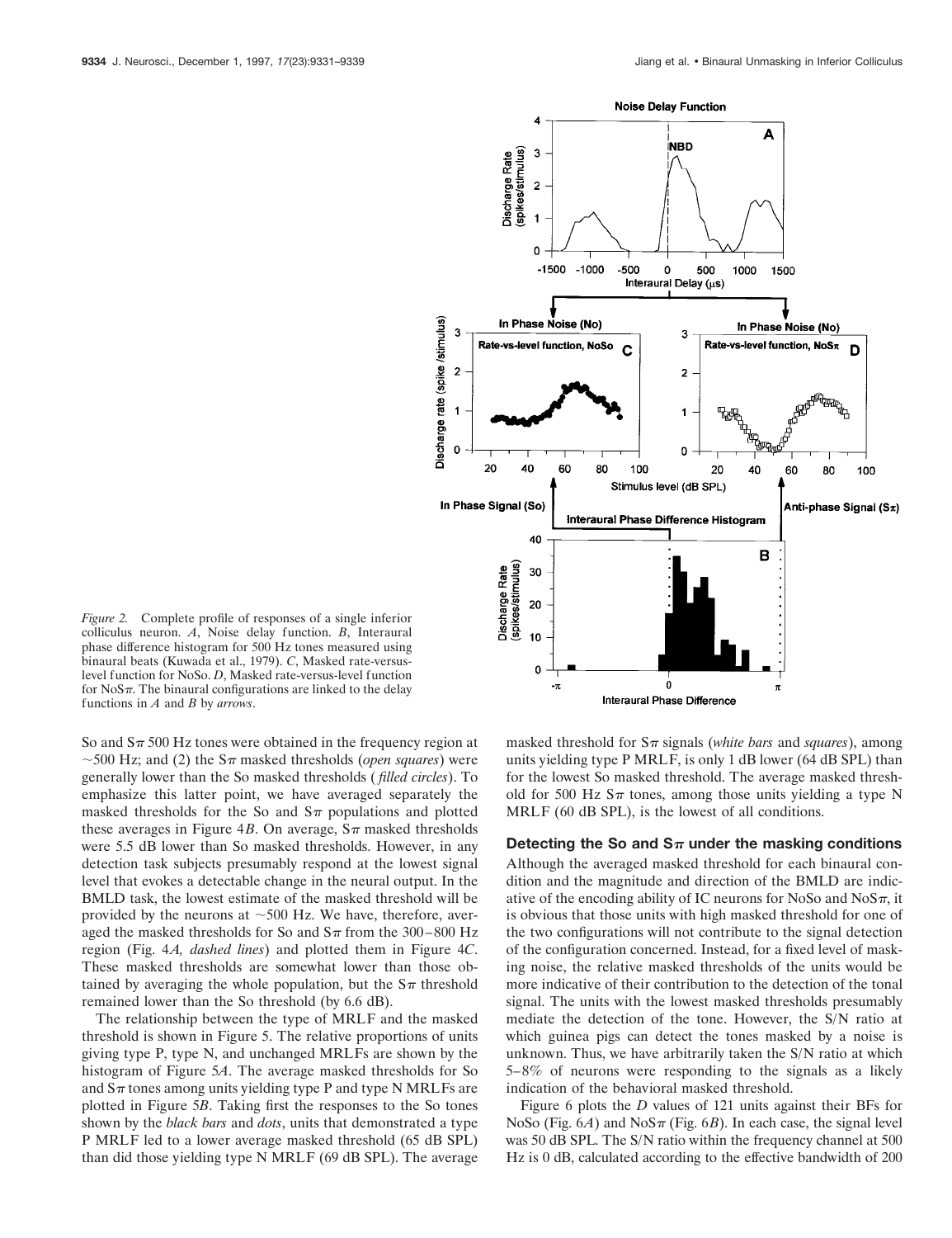

Hz with a center frequency at 500 Hz (guinea pig data; Evans et al., 1992), or 37 dB by merely taking the difference between the tone level and the noise spectral density at 500 Hz. For NoSo, 6.6% units (8 of 121) showed significant changes in their discharge rate, as illustrated by their *D* values ( $\geq$ 1). Two features are noteworthy: (1) all of the significant changes were attributable to increases in discharge rate from those evoked by the No noise alone, i.e., units with type P MRLFs for NoSo; and (2) the BFs of the units that showed significant changes in their discharge rate were close to 500 Hz (the signal frequency). For the same S/N ratio, the response of same group units to  $NoS\pi$  is shown in Figure 6*B*. In contrast to NoSo, more units (14%) showed a significant change in their discharge rate, and among them, half showed an increase  $(D \ge 1)$ , type P MRLF) and half showed a decrease  $(D \le -1$ , type N MRLF) in their discharge rate. If we assume that this S/N ratio is close to the threshold for NoSo, Figure 6 would be consistent with the psychophysical paradigm in which the signal becomes detectable again when the phase of the signal at one ear is inverted. In Figure 6*B*, the BFs of units that showed significant changes in their discharge rate are also close to 500 Hz.

In Figure 6, *C* and *D*, the signal level was 5 dB lower than in Figure 6, *A* and *B* (i.e., 45 dB SPL) to give a within-channel S/N ratio of  $-5$  dB. For NoSo, only two units had *D* values slightly  $>1$ (Fig. 6*C*). For NoS $\pi$ , 8.3% of units (10 of 121) still showed the significant change in their discharge rate. Interestingly, both increase in discharge rate (five units) and decrease in discharge rate (five units) were observed.

*Figure 3.* Use of the standard separation analysis to determine the masked thresholds for two inferior colliculus neurons (*A, B*). Rate-versus-level functions are shown for So (*filled circles*) and  $S_{\pi}$  (*open squares*) 500 Hz tones in the presence of noise in the same phase (No) at the two ears. The discharge rates over the first 10 dB of the rate-versuslevel function were used to estimate the mean and SD of the discharge rates attributable to the noise alone. The standard separation values are plotted for each 1 dB step in tone level in (*C, D*). The criterion of a *D* value of 1.0 was used to determine the minimum sound level at which a response to the tone (either an increase or a decrease in the discharge rate) could be detected (i.e., the masked threshold). The masked thresholds are shown by the *arrows* in *C* and *D*, and these are replotted in the *insets* of *A* and *B*.

## **Relationship between signal detection and delay sensitivity**

In the discussion of our previous study (Jiang et al., 1997), we suggested that the detection of So and  $S_{\pi}$  signals may be attributed to different units, and the role of individual neurons in a specific detection task (NoSo or NoS $\pi$ ) was related to their delay sensitivity. However, because in that study we optimized the noise level to obtain data from each and every unit, we were unable to make definitive statements about the relative contribution of units to detection for the So and  $S_{\pi}$  signals. Here by the use of a single noise level we are able to assess properly the contribution of each unit to detection.

As illustrated in Figure 6, for an S/N ratio of 0 dB, when  $S_{\pi}$ tones were presented, 17 units (14%) showed significant changes (increase or decrease) in the discharge rate evoked by the No noise alone. At this same tone level eight units increased their No evoked discharge when presented with So signals. Of the eight units that increased discharge to So signals, only two of these were also among the 10 units responding to  $S_{\pi}$  with a decrease, and three were among those units responding to  $S_{\pi}$  with an increase in discharge. This result indicates that few of the units that respond to low-level  $S_{\pi}$  signals also contribute to So signal detection.

At a within-channel S/N ratio of  $-5$  dB, the three units still responding to the  $S_{\pi}$  signal with increases in their discharge rate did not respond to So signals (even at 0 S/N ratio). Two units that responded to both the So and  $S_{\pi}$  signals at a within-channel S/N ratio of 0 dB were still among the six units showing significant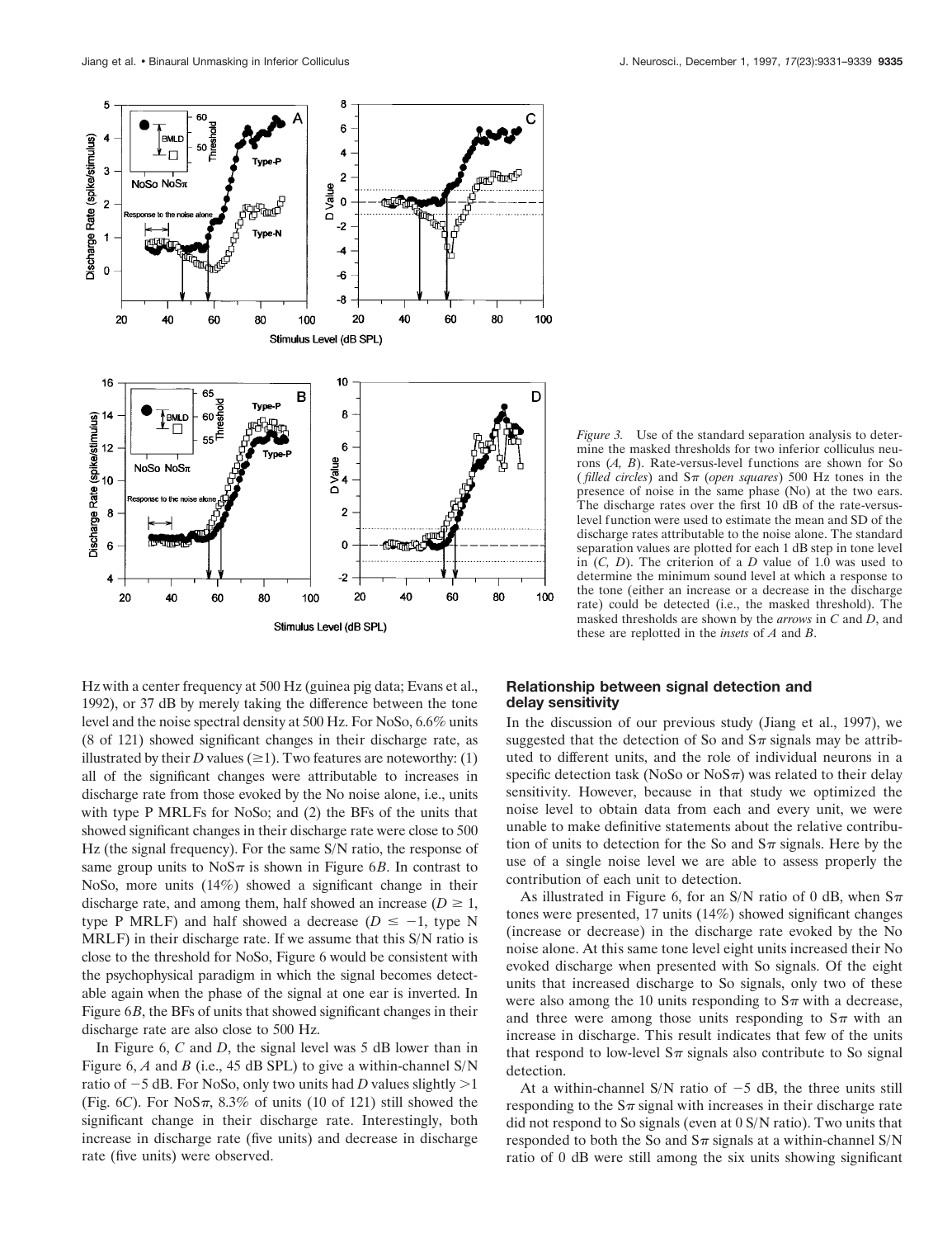## Population Masked Threshold Profile (NoSo vs  $NoS_{\pi}$ )



*Figure 4.* Masked thresholds for So and  $S_{\pi}$  500 Hz tones in No noise as a function of the neuron BF. *A*, Masked thresholds across a population of low-frequency inferior colliculus neurons pooled from five guinea pigs for 500 Hz tones in So (*filled circles*) and  $S_{\pi}$  (*open squares*) configurations in the presence of a fixed level (23 dB SPL/ $\sqrt{Hz}$ ) of No noise. The *dashed lines* indicate the region from 300–800 Hz centered around the tone frequency of 500 Hz, which is marked by an *arrow*. *B*, The average of all of the masked thresholds across this population is plotted for So (*filled circles*) and for  $S_{\pi}$ (*open squares*). The difference between these values is significant at the  $p < 0.001$  level by Student's *t* test. *C*, The average of the masked thresholds from the frequency range 300–800 Hz, indicated by the *dashed lines* in *A*, is plotted for So (*filled circles*) and for  $S_{\pi}$  (*open squares*). The difference between these values is significant at the  $p < 0.001$  level by Student's *t* test.

decreases in discharge rate to low levels of  $S_{\pi}$  signal. This is attributable to the fact that both units had a low masked threshold for the  $S_{\pi}$  signal, although one of them showed only a small BMLD.

We demonstrated in our earlier paper (Jiang et al., 1997), that the response of an individual neuron to BMLD signals was consistent with their delay sensitivity. Here we are able to extend this result to show that the contribution of a neuron to detection in BMLD tasks is also consistent with their delay sensitivity. Figure 7 shows the masked thresholds for NoSo and  $NoS\pi$  plotted against the NBD for those units, showing significant changes in their discharge rate at 0 dB S/N ratio. The different response characteristics are indicated by different symbols. Each unit provides a pair of symbols and is marked by a *number*. Three features can be observed: (1) although the units with type P response at low So signal levels ( *filled round symbols* on or below *dashed line*) had widely distributed NBDs [from 180  $\mu$ sec (unit 6) to 2300  $\mu$ sec (unit 14)], most of their NBDs were within 650  $\mu$ sec; (2) the units with type P response to low  $S_{\pi}$  signal levels (*open round symbols* on or below *dashed line*) had relatively long NBDs (from  $600 \mu \text{sec}$  to  $2300 \mu \text{sec}$ ); units 12 and 13 showed large, positive BMLDs and responded to  $S_{\pi}$  signal at a within-channel S/N ratio of  $-5$  dB but did not respond to So signal at a within-channel S/N ratio of 0 dB; and (3) the units with type N responses to low  $S_{\pi}$  signal levels (*open squares* on or below *dashed line*) had relatively short NBDs (from 0 to 200  $\mu$ sec). Many of these units had a type P–type N response to NoSo and NoS $\pi$  and a large, positive BMLD (units 1–4 and 8). Two units showed significant changes for both NoSo and NoS $\pi$  (units 6 and 7), and each had a small, positive BMLD.

## **DISCUSSION**

## **Generality of results**

We set out to determine the contribution of single IC neurons to the detection of 500 Hz tones masked by identical noise at the two ears (No). The results suggest that (1) the neurons involved in both So and  $S_{\pi}$  threshold detections were those with their BFs close to 500 Hz, the signal frequency; (2) detection of the So signal and  $S_{\pi}$  signals is largely attributable to different populations of units; (3) detection of So signals was mainly by those units with a type P response and with a relatively short best delay (NBD within 650  $\mu$ sec); and (4)  $S_{\pi}$  signals were detected by two groups of units: units with a type P response and a relatively long best delay (NBD  $> 600 \mu$ sec) and units with a type N response and a relatively short best delay (NBD  $<$  400  $\mu$ sec).

Even restricting the analyses to the bare minimum, we needed to pool across animals to obtain sufficient data to make the points about the ensemble response. The alternative approach is to measure the responses of each individual unit extensively. This we reported in earlier studies (McAlpine et al., 1996; Jiang et al., 1997), in which we were able to measure the responses to different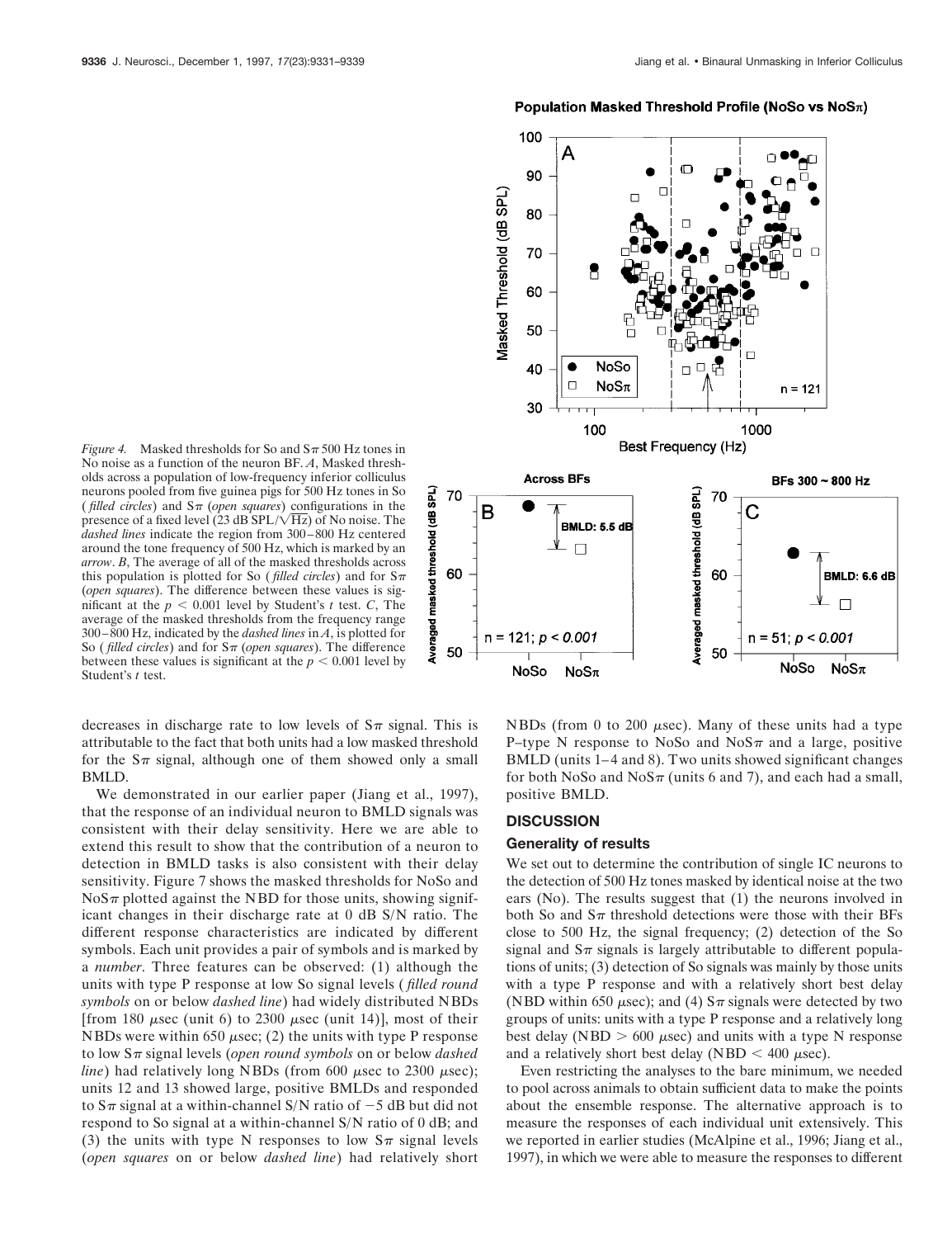

*Figure 5.* Proportions of neurons showing increases or decreases in discharge rate at masked threshold and their average masked thresholds. *A*, Histogram of the number of units in our population that yielded positive (type P) or negative (type N) *D* values at the masked threshold in response to So (*filled bars*) or  $S_{\pi}$  (*open bars*) 500 Hz tones. *B*, Averages of the masked thresholds for So (*filled circles*) and  $S_{\pi}$  (*open squares*) tones computed separately for units yielding positive and negative *D* values, as indicated by the *arrows* from the histogram bars to the corresponding masked thresholds.

levels of noise masker, to different noise interaural configurations, and to different tone frequencies. The data from both the present population study and the earlier single-neuron studies are consistent in linking responses to the sensitivities of individual neurons, and thus it seems likely that the present data should provide a basis for predicting the responses to other binaural configurations.

The implications of these results for current theories of binaural processing in the higher central auditory system are discussed below.

## **Comparison with models of the BMLD and previous physiological studies**

One major class of models that describe the processes underlying the BMLD consists of equalizing the amplitude of the waveforms at the two ears and then performing a differencing operation. This results in a cancellation of the components identical at the two ears, leaving the nonidentical components (Durlach, 1963). Although this approach accounts for many of the properties of the BMLD, it is not firmly anchored in the known physiology. A

more physiological approach involves filtering the waveforms at each ear into a series of frequency channels based on psychophysical measures of auditory filters (Stern and Colburn, 1978). The outputs of the channels at the same frequency from the two ears are then cross-correlated (replicating the action of coincidence detectors known to exist in the brainstem). The second dimension of the model is the interaural delay. The signal is detected as a change in the correlation in any frequency channel at any point along the delay axis. For a wide-band noise presented binaurally, the cross-correlation model produces the largest response at zero interaural delay across all the frequency channels. The addition of 500 Hz tones presented in identical phase at the masked threshold produces a small increase around zero interaural delay in the 500 Hz channel. Adding a low-level So signal does not disrupt the interaural phase difference established by No noise; rather, the signal is detected as an increased correlation in the signal frequency channel. In contrast, an additional  $S_{\pi}$  signal causes variations in the interaural phase differences established by the No noise. This variation in interaural phase difference results in a desynchronization and thus a reduction in the correlation attributable to the No noise, as indicated by a decrease in the output at approximately zero interaural delay and an increase in the output at interaural delays of  $\sim$ 1000  $\mu$ sec (half of the signal period). In this model, the BMLD results from an asymmetry in the effects of the So and  $S_{\pi}$  signals. Because the  $S_{\pi}$  signals have a larger effect in reducing the correlated activity than the So signal has in increasing the correlation, it is more detectable. Note that the BMLD results from computations within a single frequency channel at the signal frequency.

To relate the model to the physiological measurements, the internal delay axis could be regarded as an array of binaural delay-sensitive neurons with different best interaural delays (Yin et al., 1987). The increase or decrease in the output of the cross-correlation model predicts increases or decreases in the discharge rate, caused by the addition of the signal.

The predictions made by the model are qualitatively consistent with our current data. Both the cross-correlation model and our data have shown that the detection at threshold is restricted to a single frequency region: the units with BFs of  $\leq$  250 and  $>$ 800 Hz did not contribute to the detection of 500 Hz signals. For some of these low-BF units the noise was below threshold (Fig. 1). Our data also show that the So signal was detected by IC units with a type P response, equivalent to an increase in the number of coincidences, as predicted by the cross-correlation model. Both type P and type N responses were observed for NoS $\pi$ ; neurons giving type N responses had NBDs close to zero, whereas those giving type P responses had relatively long NBDs (Fig. 7). This is equivalent to the model prediction of a decrease in the number of coincidences around zero interaural delay and an increase at longer delays at the masked threshold for  $NoS\pi$ .

There have been surprisingly few studies of the neural basis for the BMLD. Neither Langford (1984) at the medial superior olive nor Caird et al. (1989) at the IC provided convincing evidence for differential responses to the So and  $S_{\pi}$  tones in No noise, although both provided indications that the unit responses were linked to their delay sensitivities and that  $S_{\pi}$  tones could decrease the noise evoked discharge. Later studies (Caird et al., 1991; McAlpine et al., 1996) using methods to estimate No masked thresholds for So and  $S_{\pi}$  did indicate binaural unmasking in single-unit responses, but the methods were flawed and did not generalize well to tones other than at BF. Finally, Jiang et al. (1997), using the same signal detection approach as we have used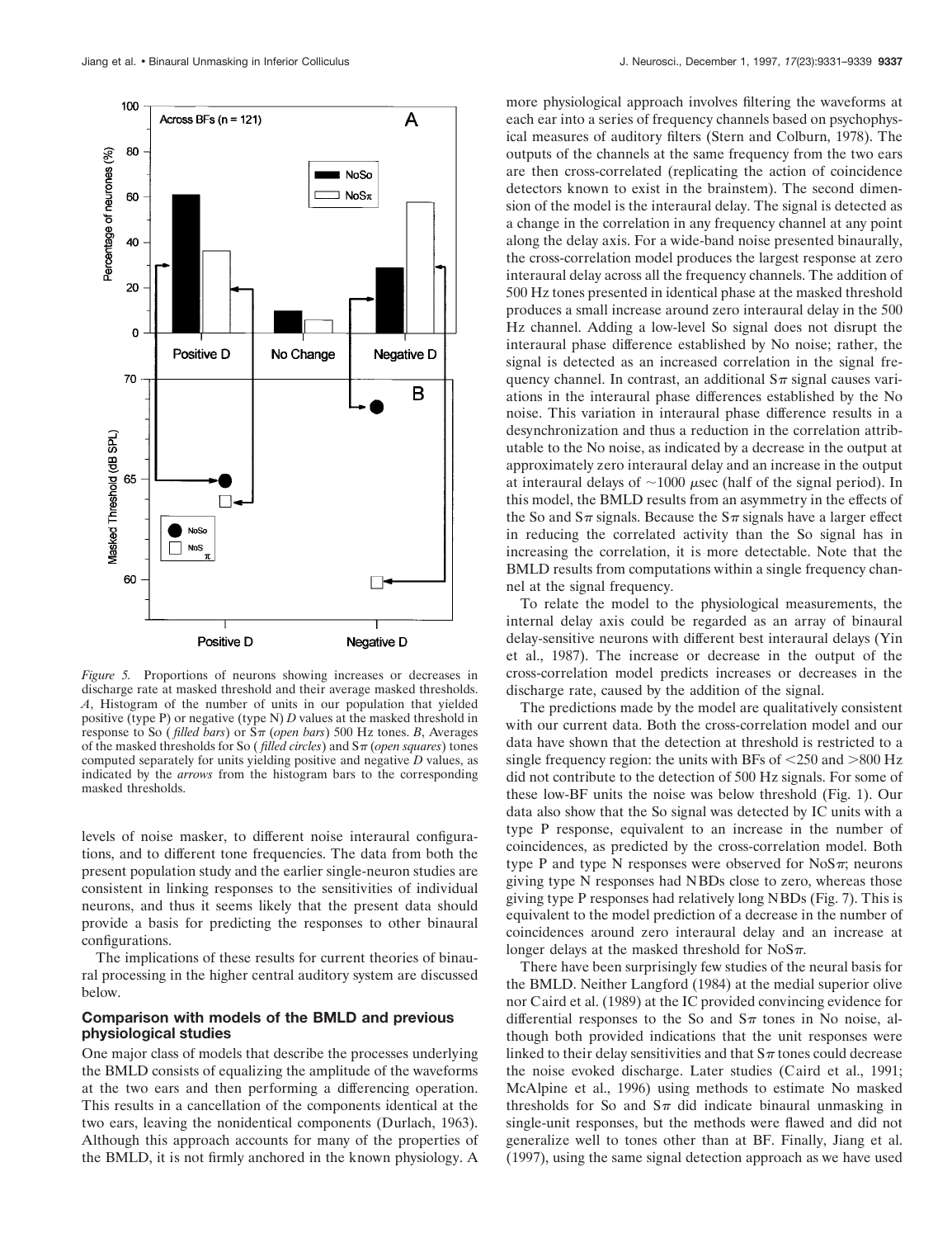

 $n = 121$ 

*Figure 6.* Population profiles of detectability. Here we have taken two arbitrary signal-to-noise ratios, which are likely to provide an indication of the activity in the IC when signals are close to the behavioral threshold for the guinea pig. The standard separation *D* is plotted against BFs for 121 units for NoSo and NoS $\pi$  for within-channel S/N ratios of  $0$   $(A, B)$  and  $-5$  dB  $(C, D)$  (see Materials and Methods for details).

in the present study, provided good evidence of binaural unmasking that was entirely consistent with the unit delay sensitivity and was evident for signals not at the BF (i.e., 500 Hz tones). This latter study suggested that different populations of neurons contributed to detection of So and  $S_{\pi}$  tones, but was not appropriately designed to directly test this hypothesis.

In that study, although we were able to demonstrate the magnitude, direction, and value of the masked threshold for single units, we were not able to show unequivocally the role of each single unit in signal detection. However, the results did show that the lowest S/N ratio for detectability of So was shown by units with best delays close to zero, and the threshold was indicated by an increase in discharge rate from that to the No noise. For  $S_{\pi}$ , the lowest S/N ratios among type P responses corresponded to those neurons with relatively long NBDs, whereas, for type N responses, the lowest S/N ratios were among those neurons with NBDs close to zero. We predicted that units that showed large BMLDs would only be involved in signal detection for the configuration for which its masked threshold was lowest. This prediction is supported by the current study. The only units that were involved in both So and  $S_{\pi}$  detection were those that showed small-magnitude BMLDs (Fig. 7, units 6 and 7), although the direction was still consistent with the psychophysics.

## **Possible physiological mechanisms for detecting signals masked by noise and the basis of the BMLD**

In the computational models of the BMLD (as described above) detection of either So or  $S_{\pi}$  tones in No noise requires only a



*Figure 7.* Masked thresholds for NoSo and  $NoS\pi$  plotted against the NBD for those units in Figure 6 with significant changes in their discharge rate. Thresholds for NoSo and  $N_0S_\pi$  for a single unit are indicated by the same *number. Dashed line*, S/N ratio = 0 dB; *dotted line*, S/N ratio =  $-5$  dB.

# Population Detectability (D) Profile at Signal to Noise Ratio of zero dB